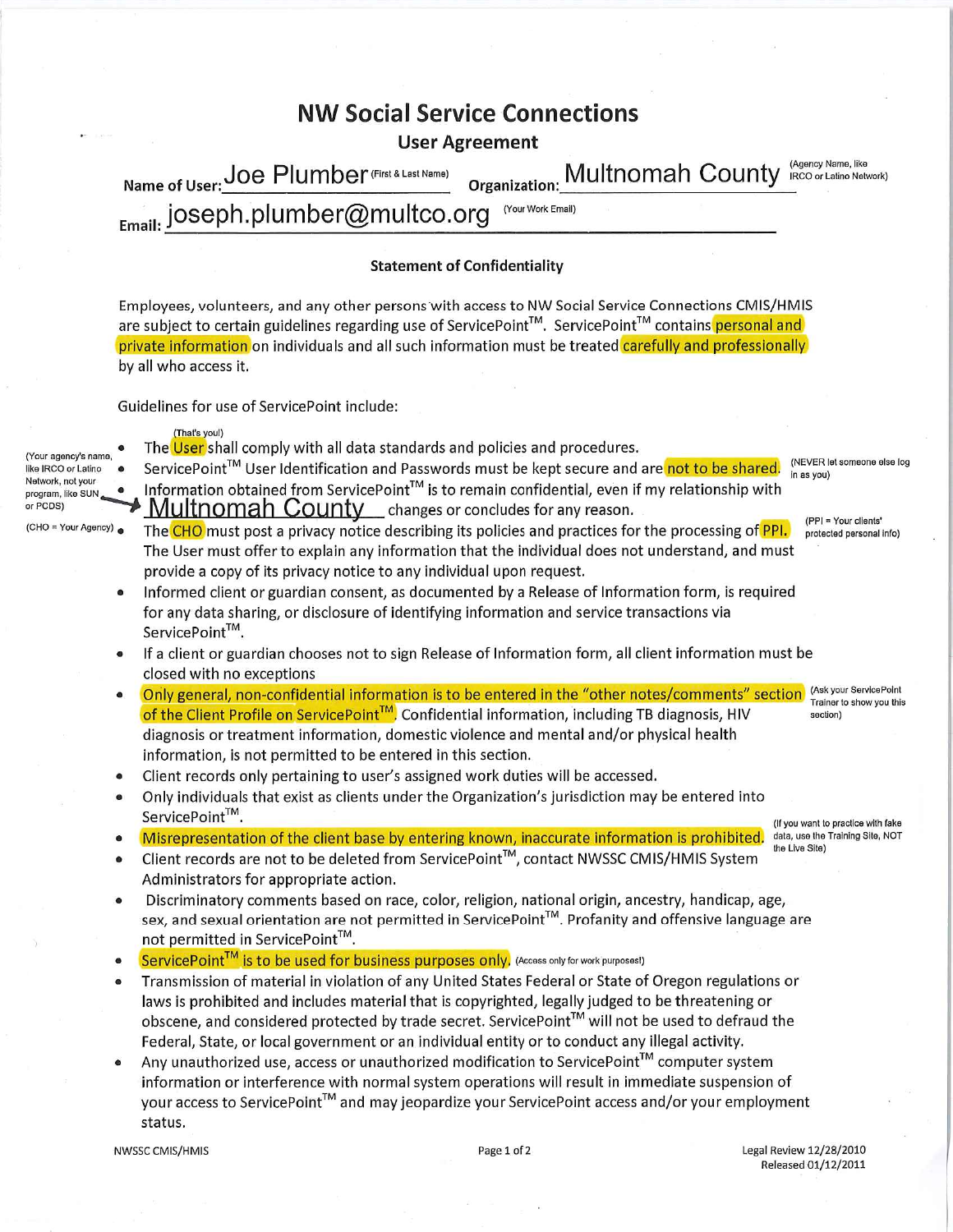## **NW Social Service Connections User Agreement**

- (Remote Locations = working from home, conference locations [like hotels], SUN sites like schools]; any place that is not one of your agency's offices)
- ServicePoint™ shall only be accessed from the Organization's network, desktops, laptops, minicomputers and any other electronic devices that are web capable. In special circumstances access from remote locations may be permitted after application and approval by both the Agency and System Administrators.
	- The User is expected to physically enter the password each time he or she logs on to the system. DO NOT Save passwords in auto-complete settings.
	- Should the User download client identifiable information in any format, he or she will securely store and/or dispose of all electronic and hardcopy in a manner to protect the client's personal information. At a minimum this will require the use of strong password protection, preferably including encryption.
	- This agreement will be superceded by any additional or alternative agreements presented by NWSSC CMIS/HMIS System Administrators.

Failure to comply with the provisions of this Statement of Confidentiality may result in the termination of the User License or Agency Participation. Your signature below indicates your agreement to comply with this statement of confidentiality. There is no expiration date of this agreement, and may be renewed when System Administrators see the need.

12/27/16 (Sign here) Leave these fields blank **Date Signature Witness Signature** for your Countyappointed ServicePoint Trainer to sign) 12/27/16 Allie Vasquez, Data Technician Joe Plumber, Youth Engagement Specialist (First & Last Name, Job Title) **Witness Printed Name and Title** Date **Printed Name and Title** 

The User Agreement/Statement of Confidentiality should be kept on file at the Organization or returned to the appropriate lead organization when requested. Forms for individuals no longer employed by the Participant should be kept on file for seven years following date of termination. System Administrators may, at any time, monitor compliance.

(Your trainer will keep the original and email you a copy of the competed form for your records)

NWSSC CMIS/HMIS System Administrator Wendy Smith **Portland Housing Bureau** 421 SW 6th Ave, Suite 500 Portland, OR 97204 503-823-2386 wendy.smith@portlandoregon.gov

| (Leave these fields    |  |
|------------------------|--|
| blank for your trainer |  |
| to fill out)           |  |

| iternal Use Only: |  |  |
|-------------------|--|--|
|                   |  |  |

Login Access Level Login Provider **Communist Communist Communist Communist Communist Communist Communist Communist Communist Communist Communist Communist Communist Communist Communist Communist Communist Communist Communist Communist Commun ART License** 

NWSSC CMIS/HMIS

Page 2 of 2

Legal Review 12/28/2010 Released 01/12/2011

(You agree to access ServicePoint ONLY from vour agency's computers, and ONLY on your agency's wi-fi networks)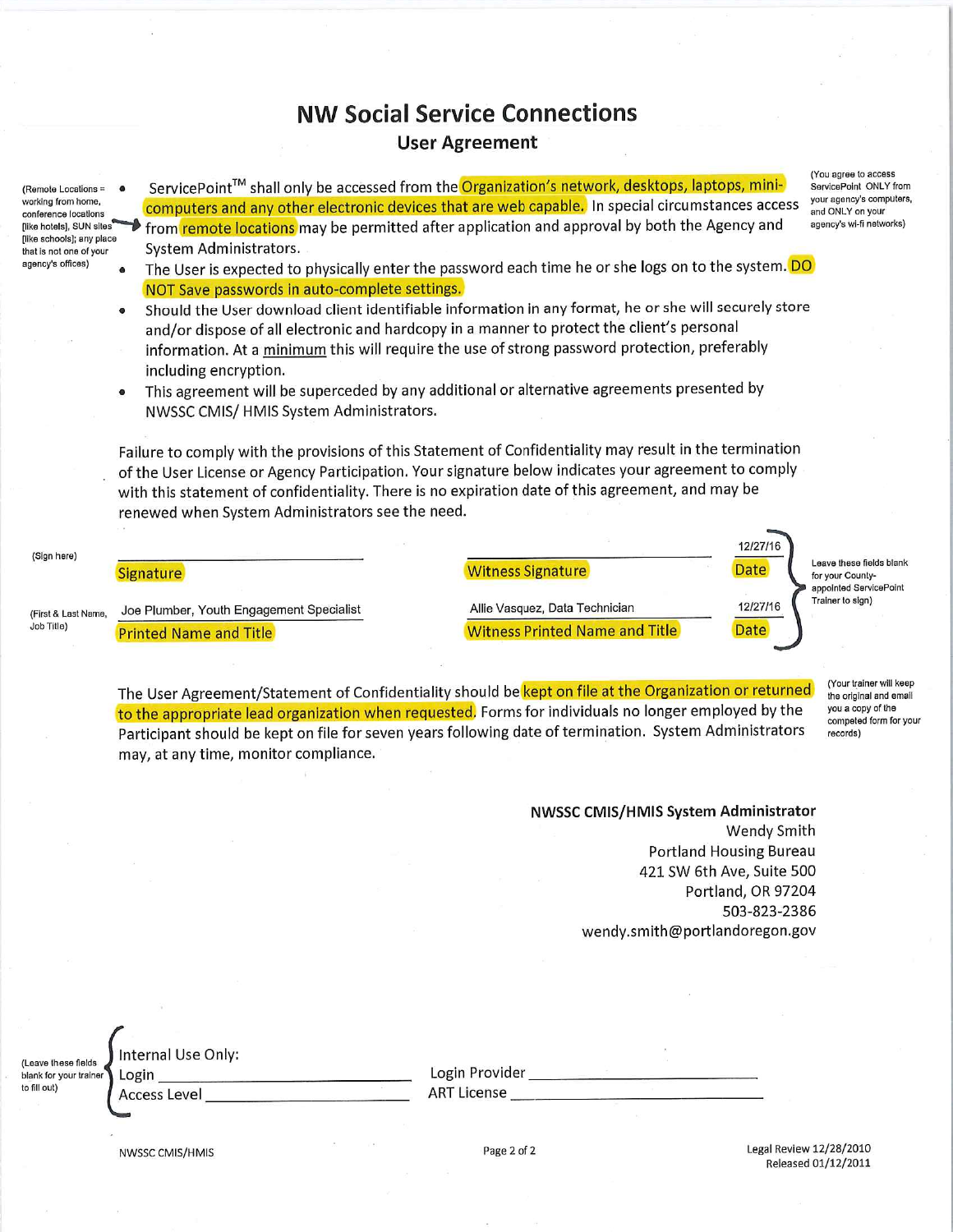# **NW Social Service Connections**

### **User Agreement**

| v      |  | Organization: |
|--------|--|---------------|
| Email: |  |               |

#### **Statement of Confidentiality**

Employees, volunteers, and any other persons with access to NW Social Service Connections CMIS/HMIS are subject to certain guidelines regarding use of ServicePoint™. ServicePoint™ contains personal and private information on individuals and all such information must be treated carefully and professionally by all who access it.

Guidelines for use of ServicePoint include:

- The User shall comply with all data standards and policies and procedures.
- ServicePoint<sup>™</sup> User Identification and Passwords must be kept secure and are not to be shared.
- Information obtained from ServicePoint<sup>™</sup> is to remain confidential, even if my relationship with changes or concludes for any reason.
- The CHO must post a privacy notice describing its policies and practices for the processing of PPI. The User must offer to explain any information that the individual does not understand, and must provide a copy of its privacy notice to any individual upon request.
- Informed client or guardian consent, as documented by a Release of Information form, is required for any data sharing, or disclosure of identifying information and service transactions via ServicePoint™.
- If a client or guardian chooses not to sign Release of Information form, all client information must be closed with no exceptions
- Only general, non-confidential information is to be entered in the "other notes/comments" section of the Client Profile on ServicePoint™. Confidential information, including TB diagnosis, HIV diagnosis or treatment information, domestic violence and mental and/or physical health information, is not permitted to be entered in this section.
- Client records only pertaining to user's assigned work duties will be accessed.
- Only individuals that exist as clients under the Organization's jurisdiction may be entered into ServicePoint™.
- Misrepresentation of the client base by entering known, inaccurate information is prohibited.
- Client records are not to be deleted from ServicePoint<sup>™</sup>, contact NWSSC CMIS/HMIS System Administrators for appropriate action.
- Discriminatory comments based on race, color, religion, national origin, ancestry, handicap, age, sex, and sexual orientation are not permitted in ServicePoint<sup>™</sup>. Profanity and offensive language are not permitted in ServicePoint™.
- ServicePoint™ is to be used for business purposes only.
- Transmission of material in violation of any United States Federal or State of Oregon regulations or laws is prohibited and includes material that is copyrighted, legally judged to be threatening or obscene, and considered protected by trade secret. ServicePoint<sup>™</sup> will not be used to defraud the Federal, State, or local government or an individual entity or to conduct any illegal activity.
- Any unauthorized use, access or unauthorized modification to ServicePoint<sup>™</sup> computer system information or interference with normal system operations will result in immediate suspension of your access to ServicePoint<sup>™</sup> and may jeopardize your ServicePoint access and/or your employment status.